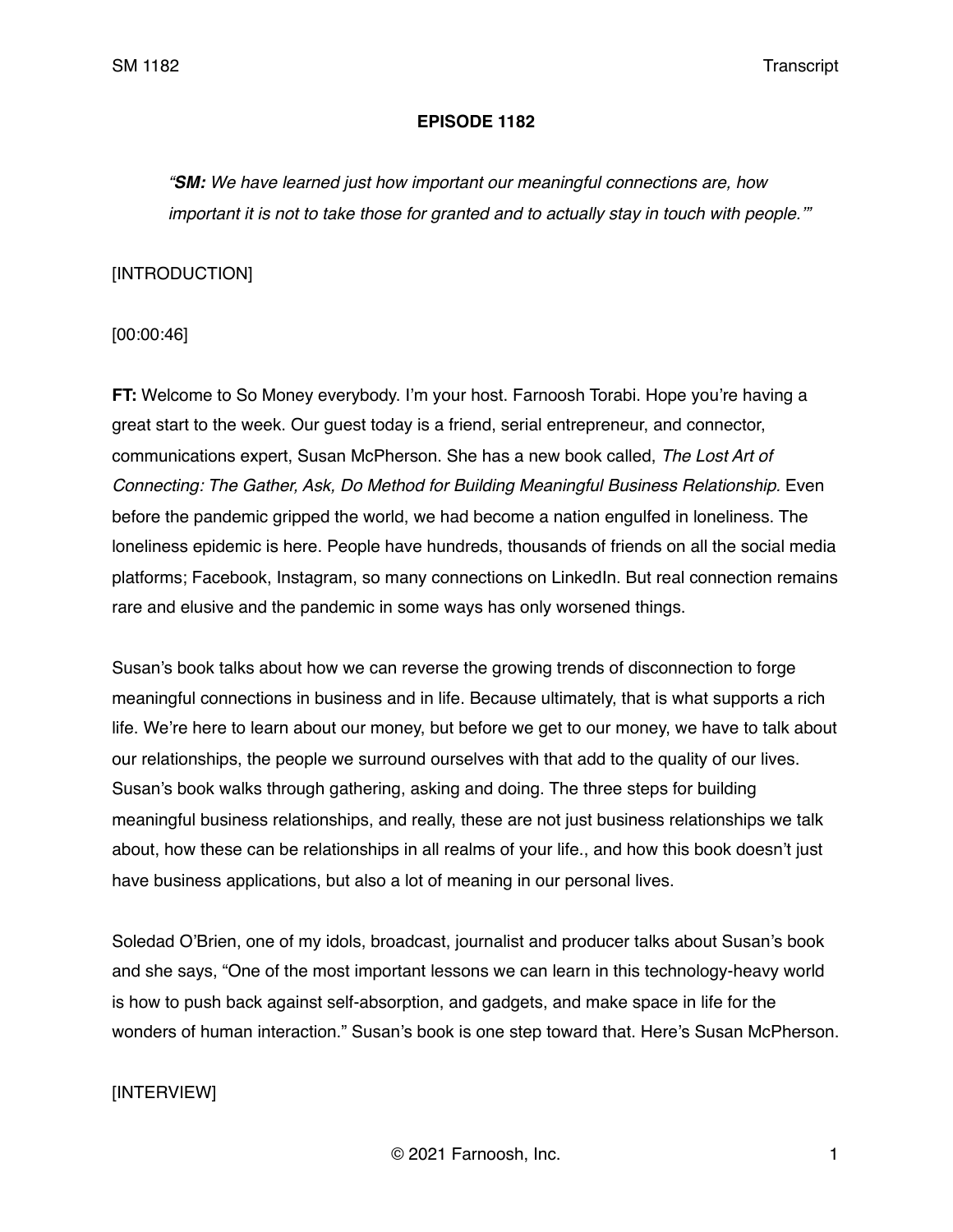# [00:02:41]

**FT:** Susan McPherson, welcome back to So Money. It's so nice to catch up. We were neighbors in Brooklyn, and the pandemic happened. I moved. This is kind of our first time having a real chat since all of it.

[00:02:55]

**SM:** You know what? It seems like yesterday.

# [00:02:58]

**FT:** Unbelievable. It seems also like yesterday; we were at your rooftop and you were discussing your book project. It was just still in the incubation phase at that point. I think you were still doing the proposal. Fast forward to today, it's really special to have you on, to talk about the book, which is now out. It's called *The Lost Art of Connecting.* Oh, it hits. *The Gather, Ask, Do Method for Building Meaningful Relationship.* I mean, I have to ask, as you're writing this, the pandemic happens, almost gives new meaning to what you are intending to write, or was it more just reinforcement.

# [00:03:37]

**SM:** It's funny. Because the original thesis, impetus for the book was all about the fact that we had become over reliant on technology, had lost or humanity when it came to building connections, and literally use clicks, likes, follows as our means of measuring our credibility in terms of connectivity and networking. That was the proposal. Of course, obviously, once I start writing last February, a month in, the whole world changed. That pieces became a little, kind of, I guess you could say rusty, because the only means of connection we had was the clicks, and the likes and the follows.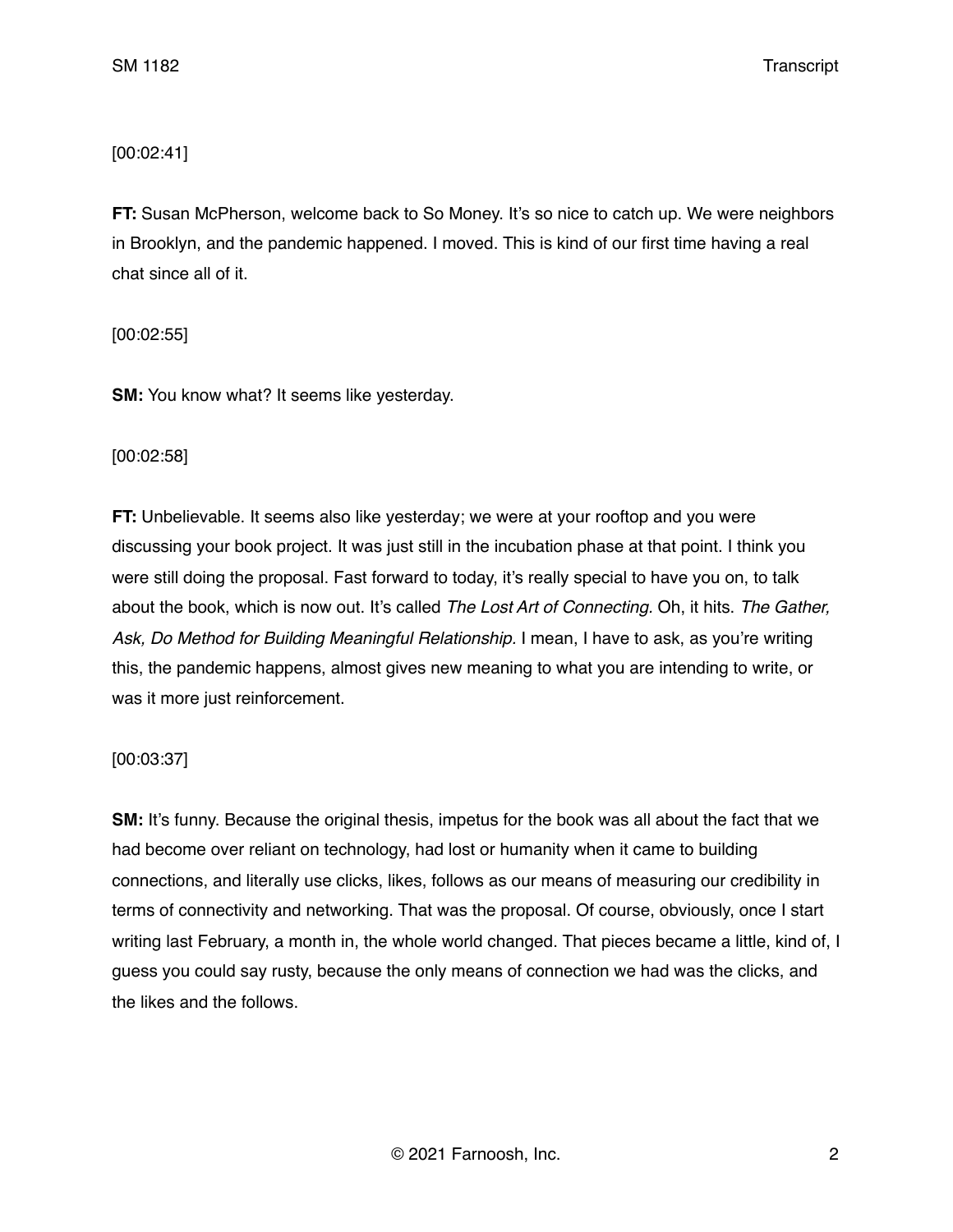But I will say now, one year later, as we are finally having that glimmer with hundreds of thousands of people getting vaccinated, not as many people suffering and dying, we have a doover opportunity. When in life do you actually have a chance to reset?

## [00:04:40]

**FT:** Do you think we've learned though? I feel like as human beings, we tend to forget. We don't learn from our mistakes as we would like to think, so what would you like us to reflect upon, and think differently about when it comes to connectivity. Was this past year a complete step in the backwards direction or did we actually make some subtle improvements and how we interact? Look, this morning, I talked to my accountant on Zoom, I haven't ever done that. I can't even tell you what she looks like in a lineup, but now I do, because this is like what we do now. I'm doing this podcast, as I see you, I used to never do that. I think that's probably a better thing.

## [00:05:23]

**SM:** Look, there are so many silver linings. I mean, I don't mean to be Miss Pollyanna — of course, it's been a tragically, terrifyingly sad here for so many people, and challenging for myself for sure. But I will say, number one, we have learned just how important our meaningful connections are, how important it is not to take those for granted and to actually stay in touch with people. Maybe people that we had kind of lost touch with or thought, "Oh! Maybe this person isn't really going to 'get me to the next level.'" Well, guess what? None of that even matter.

I think in some way it's been a level setting. I also think we all have been made more vulnerable. When you are open and more vulnerable, so many opportunities open up to you. I do think there have been a lot of lessons learned. I honestly think I don't think we're going to all of a sudden go back and forget everything we've either. I think the enormity of this last year will have lasting impact. How long? I certainly can't predict. I also think this notion of being able to see each other is a good thing, although I also feel for people that are Zoomed out. Certainly for those who run businesses or run companies, you don't have to be on video all day, every day, every minute.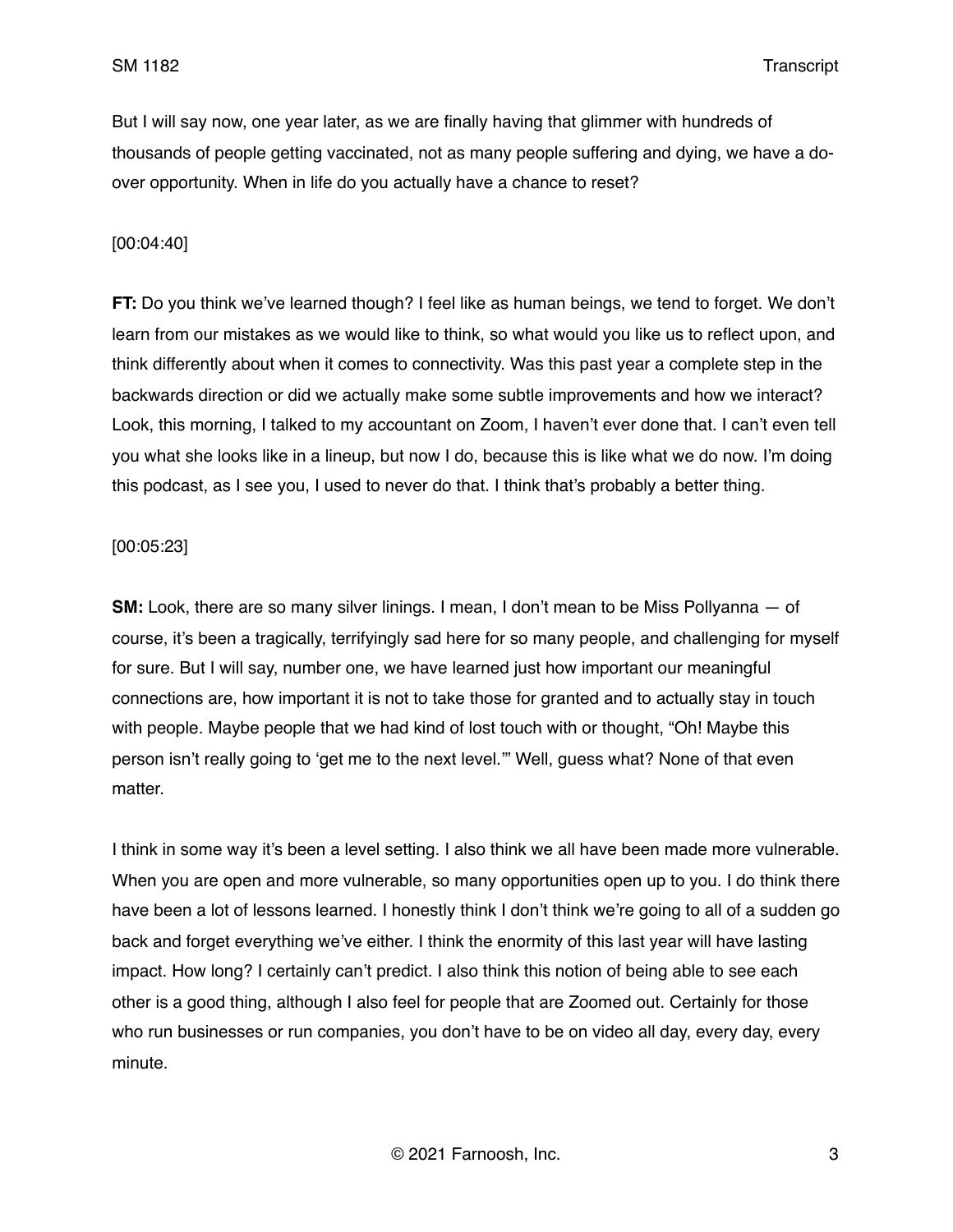SM 1182 Transcript

## [00:06:48]

**FT:** You could have written about a host of things. You're so smart, you're so experience, you run a business. For those of you who want to learn more about Susan's background, you were on this show, June of 2019. I looked it up, Episode 898 and you talked all about your comeuppance, and your childhood, and your important work that you're doing today, consulting companies, big and large and how to really create real change in the world and improve their businesses to different types of initiatives. You could have written about anything, and yet you wanted to focus on this connection piece. Why?

# [00:07:28]

**SM:** Honestly, when I turned about 54, I'm now 56, I finally realized what my secret sauce was. I say that because don't ever give up on figuring out what your chief differentiating factor is. Because it may take a while to find it, but it's there. I realized that 98% of the business of my then six-year-old company had been inbound. There's a reason for that. It is the fact that all these years, I had been building meaningful, deep reciprocal relationships. I would go so far as not call it networking. I call it the types of people that have shown up since 1985, '86 when I first started working professionaly. I realized, you know what, maybe there's that could be helpful to others if I put it down on paper.

#### [00:08:21]

**FT:** It offers a three-step method, your book, which again is called *The Lost Art of Connecting: The Gather, Ask, Do Method.* Let's start with Gather. You say that instead of waiting for the perfect event to happen, think outside the box and create your own opportunity, but keep it simple. Can you elaborate? Then in a post-pandemic world, I think we're all going to be like  $$ it's like, I can't wait to have people over, but I'm also like, "What's the protocol? Do we wear masks?

[00:08:52]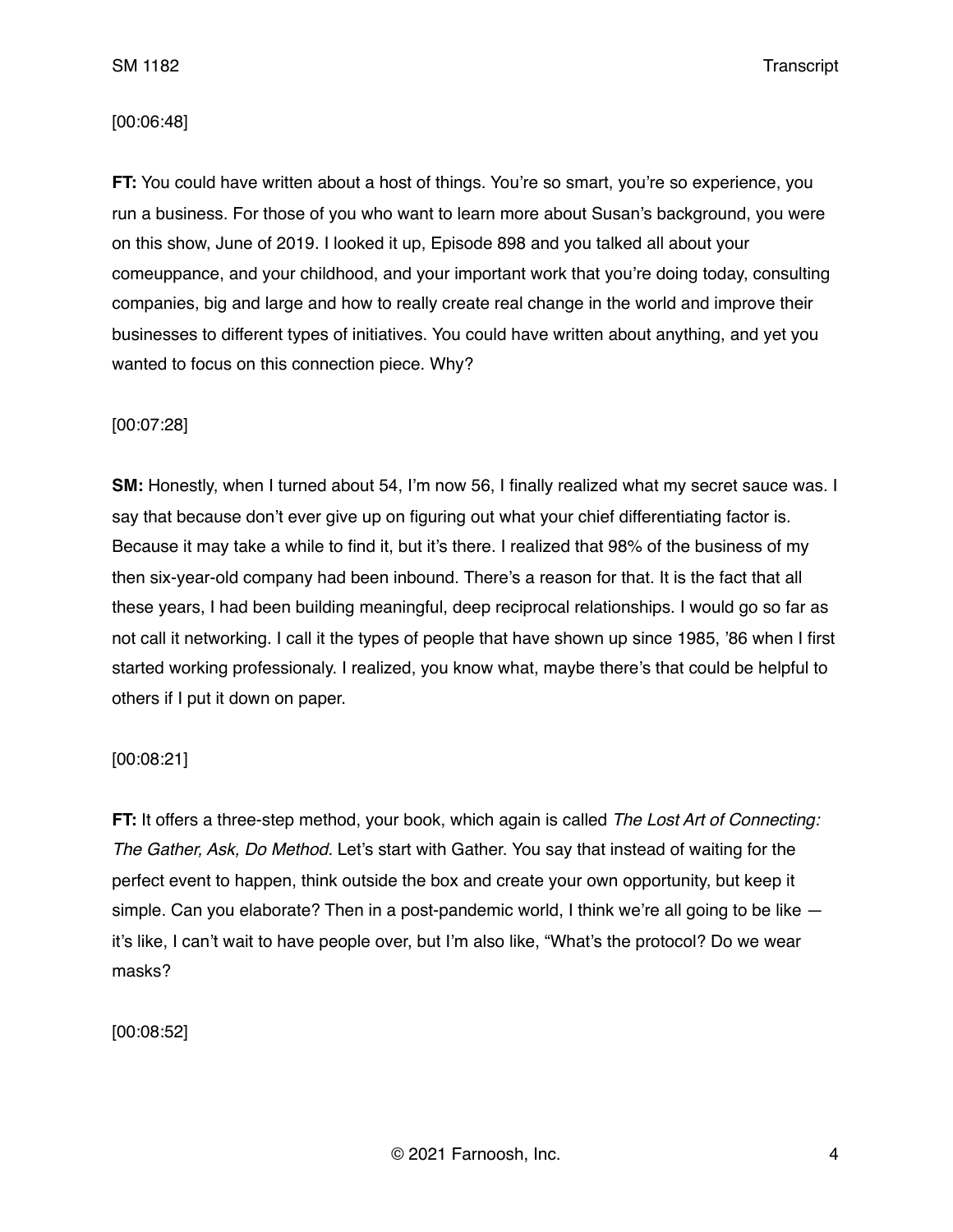**SM:** I am not an epidemiologist, I am not a medical worker so I don't want to be advising on — I would just say, whatever the CDC says, follow. But I will say, now is the time to start. I don't think we need to wait until — meaning, we can be doing these things virtually, to start to prepare ourselves. The reason I say simple is, there are many introverts who will read my book, that the thought of gathering, and hosting is the most terrifying thought in the world. Why I suggest start small is, this is not a number's game, this is going deep, this is surrounding yourself with maybe three people. If you are so inclined to have each of those three people, invite one other person. Viola! You have six to eight people at that point.

Then actually grew out of my own FOMO in life, and yes, I think FOMO is identified once Instagram came into being. I've had FOMO since I was in high school. I turned it upside down, and instead of creating what I call JOMO, not the joy of missing out which is your immediate inclination. But rather the joy of meeting others. Again, yes, I'm an extrovert, but even introverts eniov meeting people. It's a question of doing it in smaller doses, doing it in more meaningful ways that elicit the kind of conversations that would be a lot more interesting than the weather.

#### [00:10:20]

**FT:** There's a book if you want to do an even deeper dive on how to gather, there's a book called *The Art of Gathering* by Priya Parker. This step in your methodology reminds me of what she really deep dives into, which is how to do that in many different ways, know your audience and go from there.

[00:10:39]

**SM:** She's interviewed in my book.

[00:10:41]

**FT:** Wow! Okay.

[00:10:42]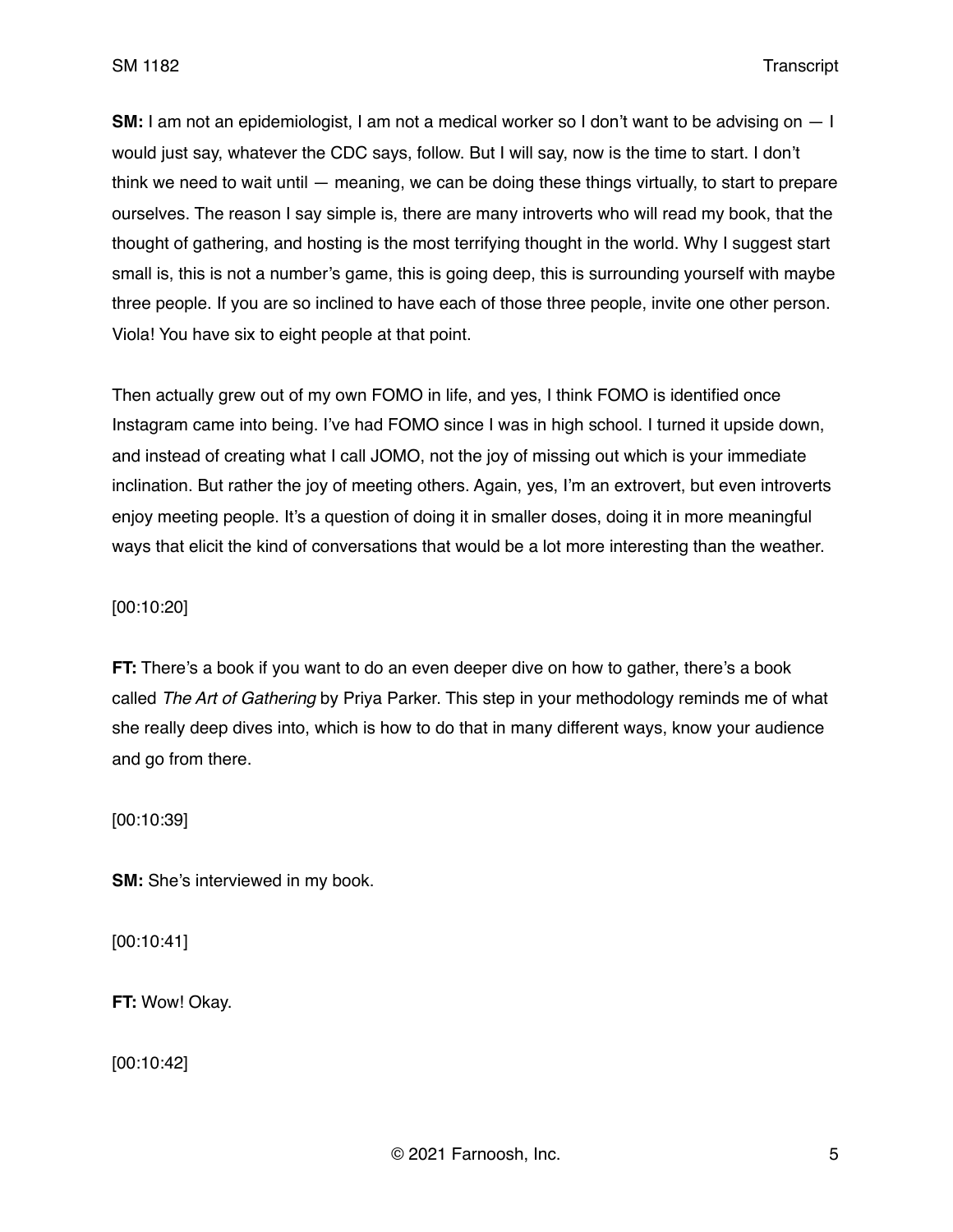SM 1182 Transcript

**SM:** Yeah. There you go.

## [00:10:43]

**FT:** There you go. All right. Step two in your methodology is Ask. It's not about asking for help to build the relationship, but to offer it. Tell us how this actually works in real life.

[00:10:57]

**SM:** Of course. Of course, the immediate inclination is, ask, is to ask for the introduction for the job or the introduction to the board opportunity. But actually, the ask is learning to ask the right questions so that you can then be of help, so that you can then be of support. Not to the point of putting yourself second, but rather being helpful, so that over your life, you are then reaping the benefits from being a helpful individual.

## [00:11:28]

**FT:** I've always thought that it's a great way to end an email, or even just  $-$  if it's not the purpose of the email, but to always end with a line about how you can be in service of this person, like how can I help you is always a great way to keep the dialogue going in a very positive way.

### [00:11:49]

**SM:** You couldn't have said it more succinctly or better. I have noticed over not just this year of the pandemic, but over my lifetime. When you simply say to somebody, "What is challenging you right now? Is there anything you could use help with?" Wow! That does open up a meaningful conversation.

### [00:12:07]

**FT:** Oh my gosh! It reminds me of years ago. Obviously, pre-pandemic. I was coming out of my maternity leave haze, and I was like trying to back into the groove of my work. I thought, "I'm

© 2021 Farnoosh, Inc. 6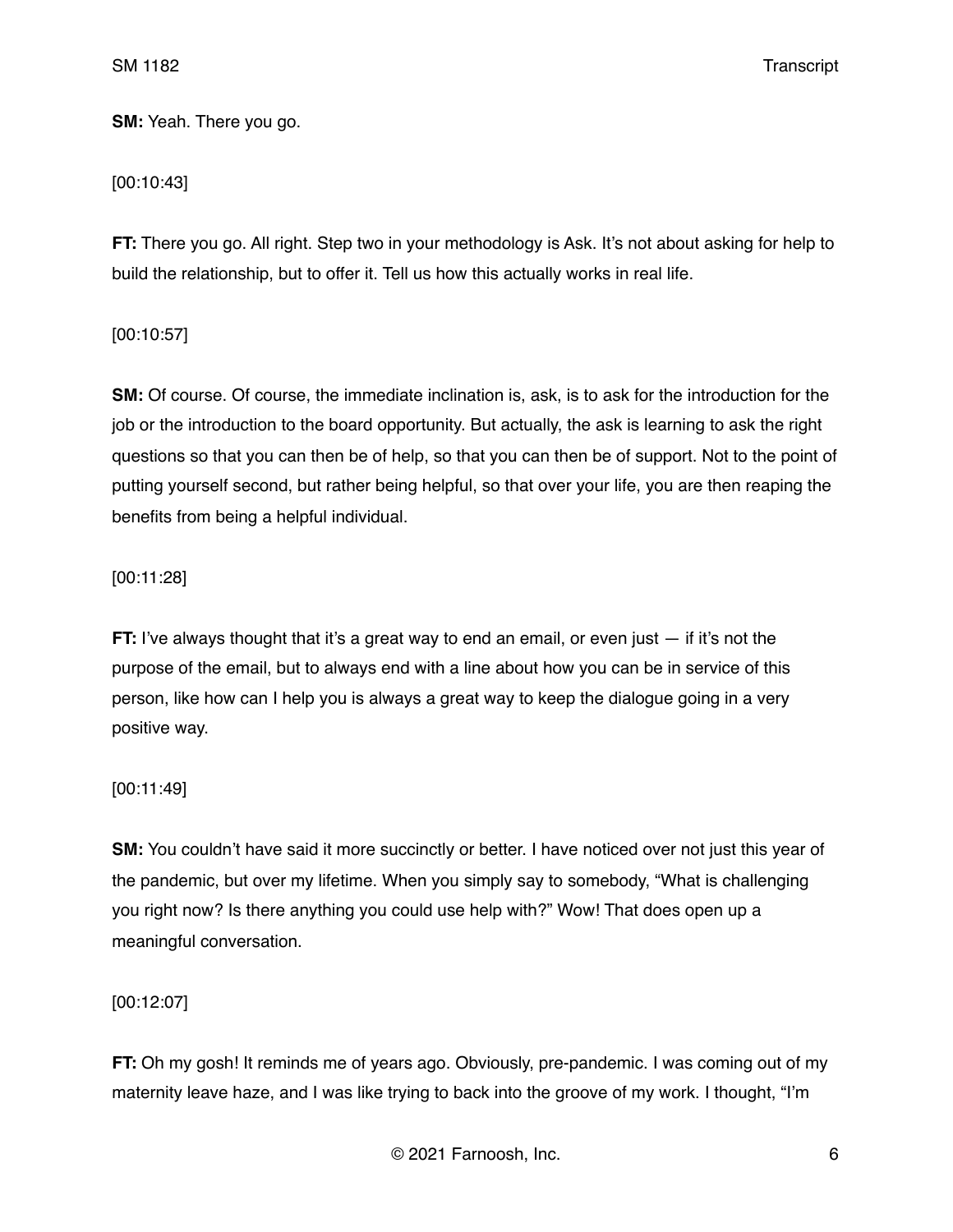just host going to host these breakfasts, this monthly breakfast. I'm going to invite a few friends, they bring a friend. I'd pay for the scrambled eggs, it was my pleasure and people would love to come. People love, in New York City especially, a lot of people don't start work until 10:00. Between like 8:00 and 10:00 is a great time to invite them to a warm breakfast on their way to work, and they would come. We would do this thing, where we'd go around and say, what is the one thing that we need help with? Magic would ensue, relationships would form. It was like the most effortless thing, and that's the thing I want to tell people, it's like it doesn't have to be hard.

## [00:12:56]

**SM:** Right. You don't always have to be immediately helpful. But what you can do is, if you can't help that person, you may know someone else who can, or you may be able to help them down the road. But I believe, and when we talk about the DO, it is this notion of stepping up. If you can't be helpful, that's okay, but just say so. Don't ghost people.

## [00:13:22]

**FT:** Right. No pressure. No pressure. But the seed has been planted, and you don't know when you're — like that's the thing, I've always said that — this is going to take this on the other side of this equation or the person who needs help to say that to someone else and say, "This is what I'm looking to achieve or what I'm  $-$ ." Whenever I've been on sort of the receiving end of that request, and maybe I don't know immediately how to help this person, it stays with me. You better believe that in six months or three weeks or whatever the time is, the opportunity for that person will present themselves, because I'm now conscious of what that person needs and I'm more than happy to include that in my in my purview.

#### [00:14:03]

**SM:** A friend of mine once said I'm like a human CRM. What I have found is, everyone you meet is like a braincell. This means like over time, when somebody says to you, Farnoosh, "Gee! You know what? I really need to talk to somebody who's an expert in climate change." Chances are, you might have met them, right? Then that braincell can be activated. I mean, I'm being a little silly, but I think you just made that —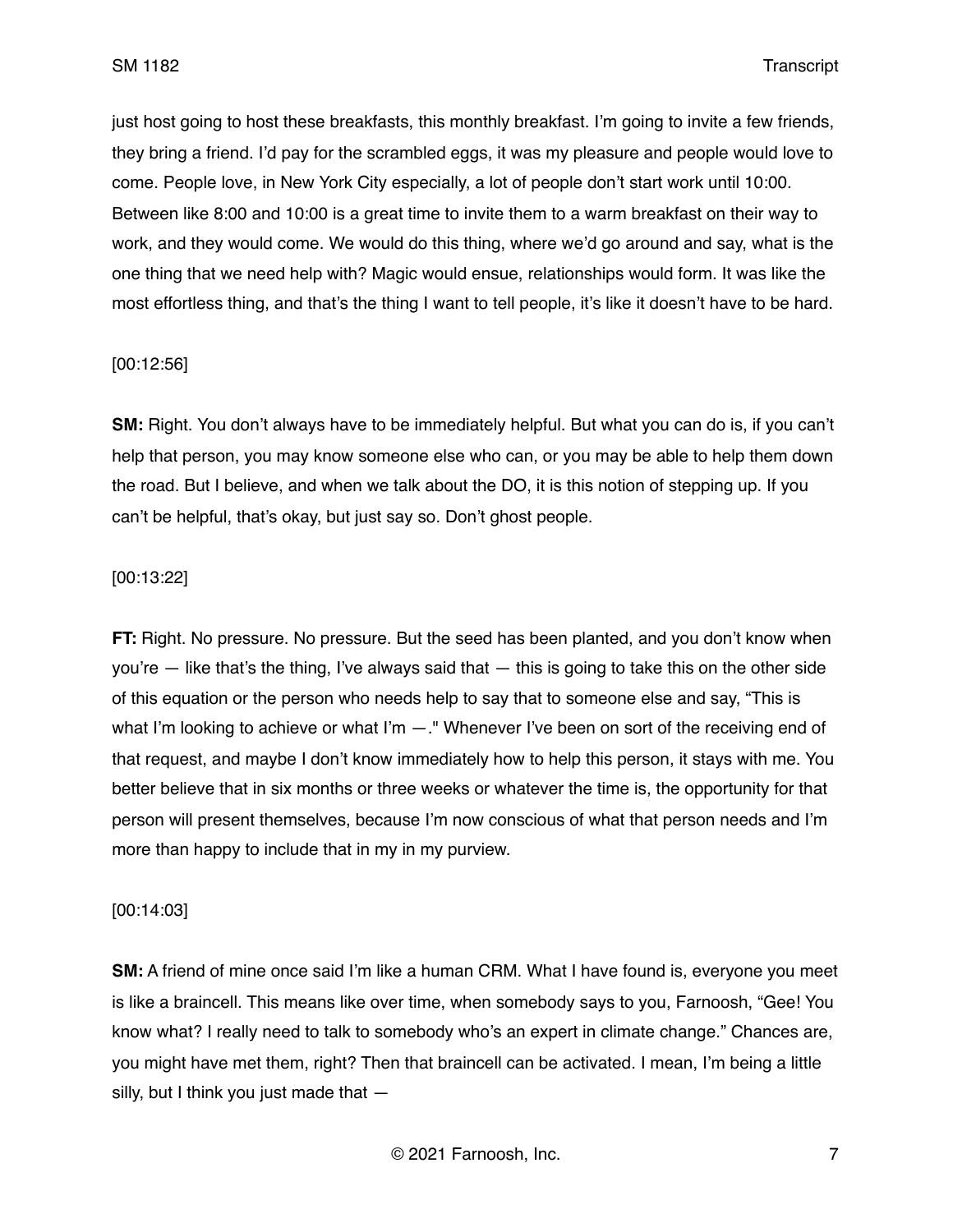# [00:14:26]

**FT:** Well, hey. I host a podcast, I'm sure there's somebody in these six years that if they are not the person, they know someone. I always say, hosting a podcast is my way of continuing to have friendships with people.

[00:14:41]

**SM:** Wow! You have set the bar so high, and you were doing this long before the two million I think I just saw podcast out there.

[00:14:51]

**FT:** Oh my gosh! Still fewer than there are blogs, and YouTube pages, so it's still a pretty fertile medium. But yeah, we talked about social media a little bit and I just wanted to get your take on the whole phenomenon and now we've got, it's like this multiheaded monster. I can't keep up, Susan. Clubhouse. Now, on Twitter, there's all these different methods to connecting. I'm just overwhelmed and I wonder what's the best kind of relationship to have with social media so that you can continue to connect authentically with people.

# [00:15:27]

**SM:** I would honestly say, what is the most comfortable to you. That may be the simplest answer. I think it's also important to go where the audiences that matter to you, or the communities you wish to build. Which may or may not be what is the most comfortable to you, so you may have to push to get out of your comfort zone. But Farnoosh, I'm like you. I mean, ait is overwhelming and it's a lot to keep up on, but I want to make sure your listeners know. You don't have to be everywhere, and quite frankly, if you try to be everywhere, you won't succeed at any of it.

[00:15:59]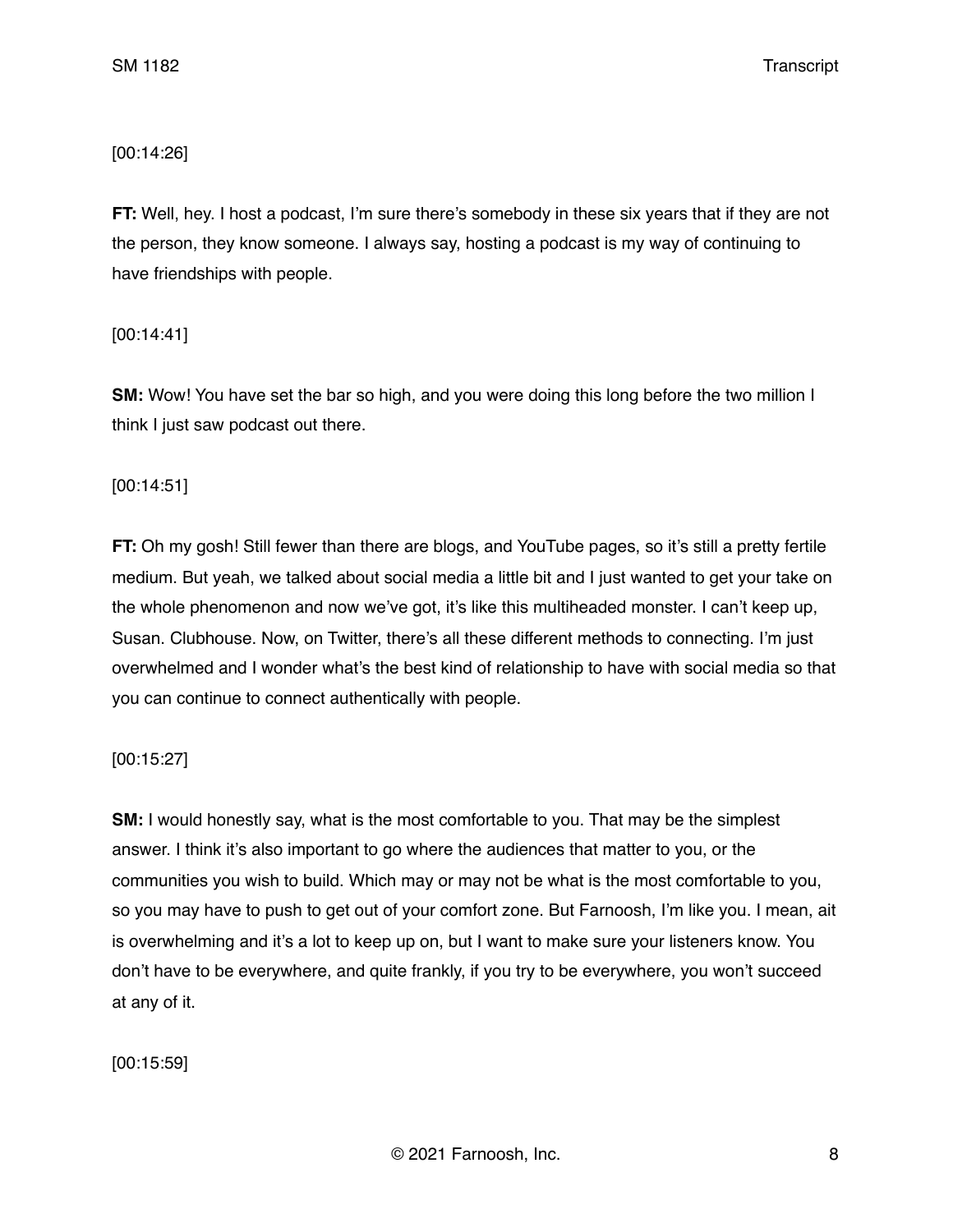**SM:** But it feels like that's the message that we're getting, is like if you're not everywhere, you're not omni relevant, and why should that be the goal. I've always said like, I don't want to be average to many people. I want to be significant to a few. That means, Instagram is where I'm having the most fun, and the most rich conversations, believe it or not. On Instagram, like that's where I'm going to hang out, and I'm sorry, but Twitter, LinkedIn, I can't. It's not happening for me there.

[00:16:27]

**SM:** Well, look at how successful you are.

[00:16:29]

**FT:** And it works out. If I could clone myself, maybe because it is also a matter of time.

[00:16:36]

**SM:** Yeah, of course. \

[00:16:37]

**FT:** Your last step in your three-step method is Do. I want you to talk to us about the doing part, because you've gathered, you've asked. This is really about the maintenance, and nurturing, and staying in touch, staying connected. I always get stuck on how to end an email. So much of how we communicate is through email, so maybe the second part of this question is how do you write a perfect email, but how do you — what are some of the major tenants of the do step?

[00:17:03]

**SM:** The do. Well, first of all, this is not something you just do once in your life. You don't gather, ask, do. This is something that I would encourage people to do throughout their life, throughout any time they are having a major life change, maybe when they're moving locations, maybe moving jobs, maybe starting to serve on a board. But the cracks of the do is, if you properly ask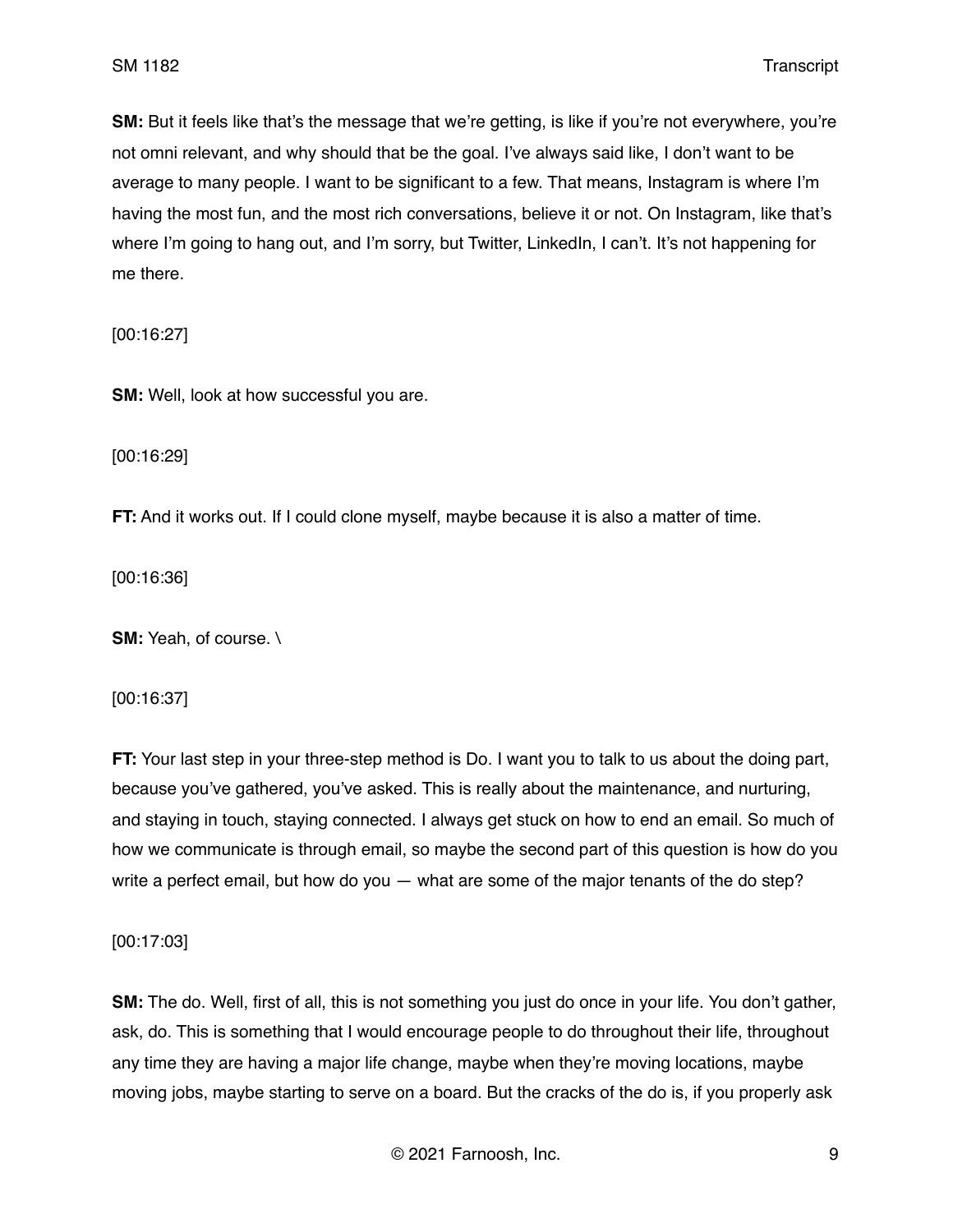and you properly listen, which is something we are woefully bad at. But if you intentionally, and actually take notes, which is something I have found to be extraordinarily helpful, then you can actually follow up effectively and become reliable, dependable, somebody who is trusted and I hate to say it, but known as the person who get shit done.

You mentioned email, and of course, that is our actual, certainly professionally the easiest way. But I sometimes think it's really important, when you are in a conversation with someone, ask them what is their favorite means of receiving information. You may be surprised. It may be a phone call. Somebody may say, "You know what? In lieu of an email, why don't you call me in two weeks." That might be an easier thing, not only you get the respite of having two weeks to wait, but to me, that's an integral thing to do.

The other thing I like to do is, while it is fresh in my memory is sometimes I will immediately take notes, and just as soon as I get home after meeting them, or even during this pandemic when I've met people through Facetime chats, and Zooms and Microsoft Teams or whatever, I would write right after, while it's on my mind and just say, "You know what? It was a real pleasure meeting with you. I'd love to schedule a virtual coffee in the next month, because X, Y, Z." So being very prescriptive. Some people will be like, "Oh! This person is scary. I don't even know her." But most people will actually be really appreciative.

I do think with email, get to the point, be direct. No one has time for just flowery, I mean you can say, "It was nice to meet you, but if there's something specific, that the person mentioned, it is so confirming if you can say, "Wow! You mentioned that restaurant that humus that I absolutely adore. I'm going to try it and thank you."

# [00:19:37]

**FT:** Yeah, specificity. People don't go that extra mile of doing the follow up. This last step I think in your methodology is the one that we take most for granted, I think. It's so refreshing to know, it's true that it is appreciated, and we maybe in the moment feel really unsure, or insecure about it, reaching out to somebody. But most people will welcome that.

[00:20:08]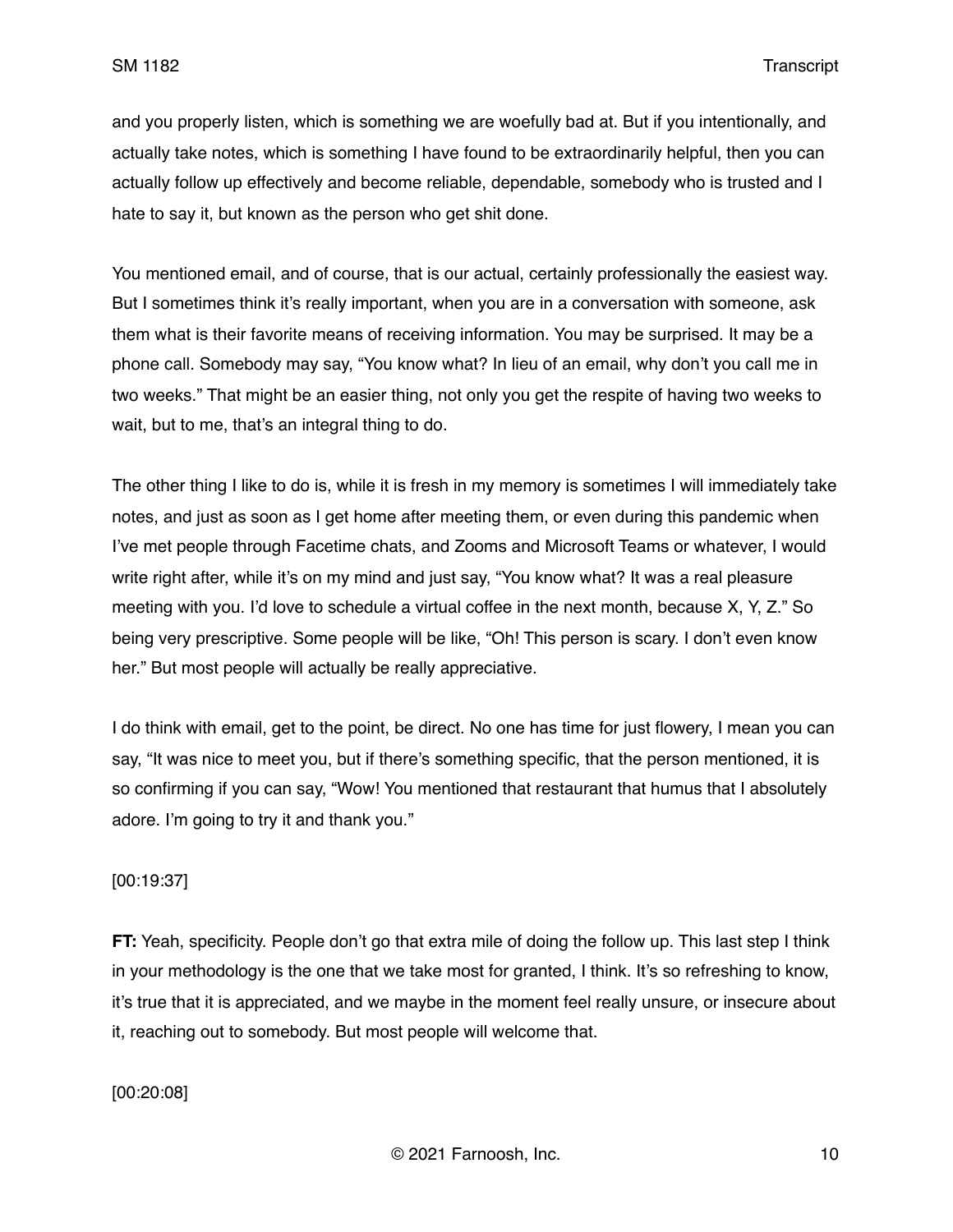# **SM:** Exactly.

[00:20:09]

**FT:** That's a good reminder. All right. Let's talk about loneliness epidemic. Not to open up a can of worms here, but this book in the context of this other big problem, I suppose that we have in our world, where many people are identifying with feelings of anxiety. and depression. and isolation in this pandemic is only I think made that worse. What do you want your message to be for those people?

[00:20:37]

**SM:** Well, first of all, I have been alone for the last year, and I have been living my greatest fear, because I was lonely before this pandemic started. I've been single since 2014, and I used to travel all the time, to actually deal with the one thing I was terrified of. Not to say go write a book to deal with your loneliness, I don't know if I would recommend that.

[00:21:01]

**FT:** Journaling helps.

[00:21:03]

**SM:** Well, yes. Keeping busy certainly, but I have to say, yes, I could have gone into a hole and not reached out to anyone, but I did the opposite. I actually reached out to people more. I contacted friends that I haven't been in touch with over the years, that maybe we were still connected on the old Facebook, LinkedIn, but I actually made a concerted effort to say, "This is a difficult time. How are you doing? It's difficult for me, but why don't we get on the phone and chat." I have found that to be extraordinarily cathartic, and there were few people who didn't respond, and yes, that sucks. But in the greater scheme of things, just by reaching out, that act was helpful to me.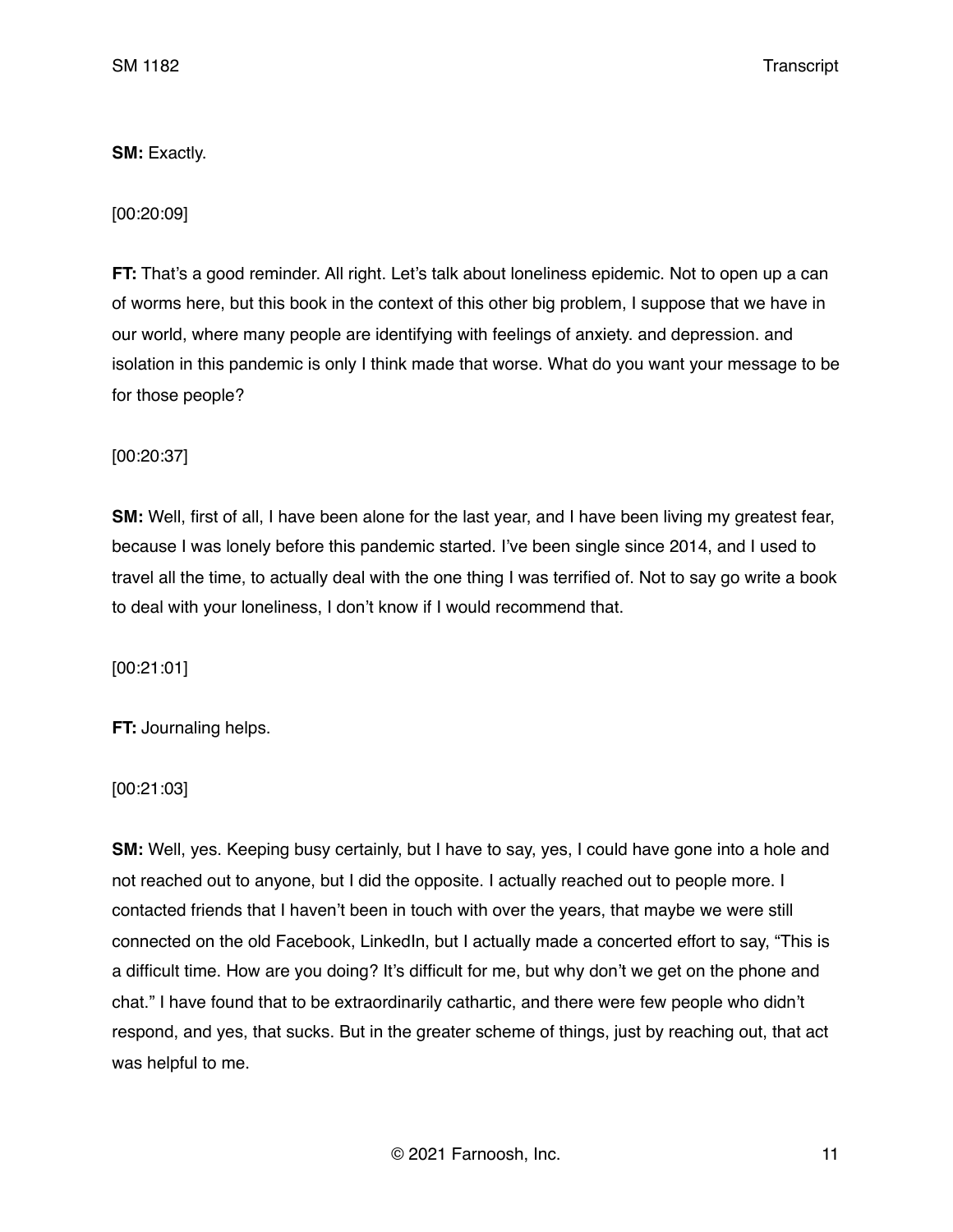SM 1182 Transcript

# [00:21:51]

**FT:** I see your book is not just something that should sit on the business shelves of Barnes & Noble's, but really it offers so much to the reader in the form of self-help and self-improvement. I don't know what was the lens through which you were writing this book. Was it strictly for like the context of work and business? But I mean, truly, there are so many takeaways that we can bring back into our personal lives.

[00:22:17]

**SM:** Well, you've known me, Farnoosh for many years. There is not a work Susan and a personal Susan. There is a one Susan, and I don't know if that's a good thing or what, but it is what it is. I have found that being my true self, both professionally and personally actually has led me to have deeper relationships. Actually, better business relationships. In deference to you, there's a chapter in this book all about how do we talk about money.

[00:22:43]

**FT:** Really?

[00:22:44]

**SM:** Yes. Yes.

[00:22:45]

**FT:** Okay. Let's talk about that. What was your hope for that chapter?

[00:22:52]

**SM:** Well, as you I think are so  $-$  you should have been writing that chapter and I certainly don't even begin to want to step into your shoes. But this notion is, when we talk about money, we open up so many barriers, and we learn so much more about each other. So that then, we

© 2021 Farnoosh, Inc. 12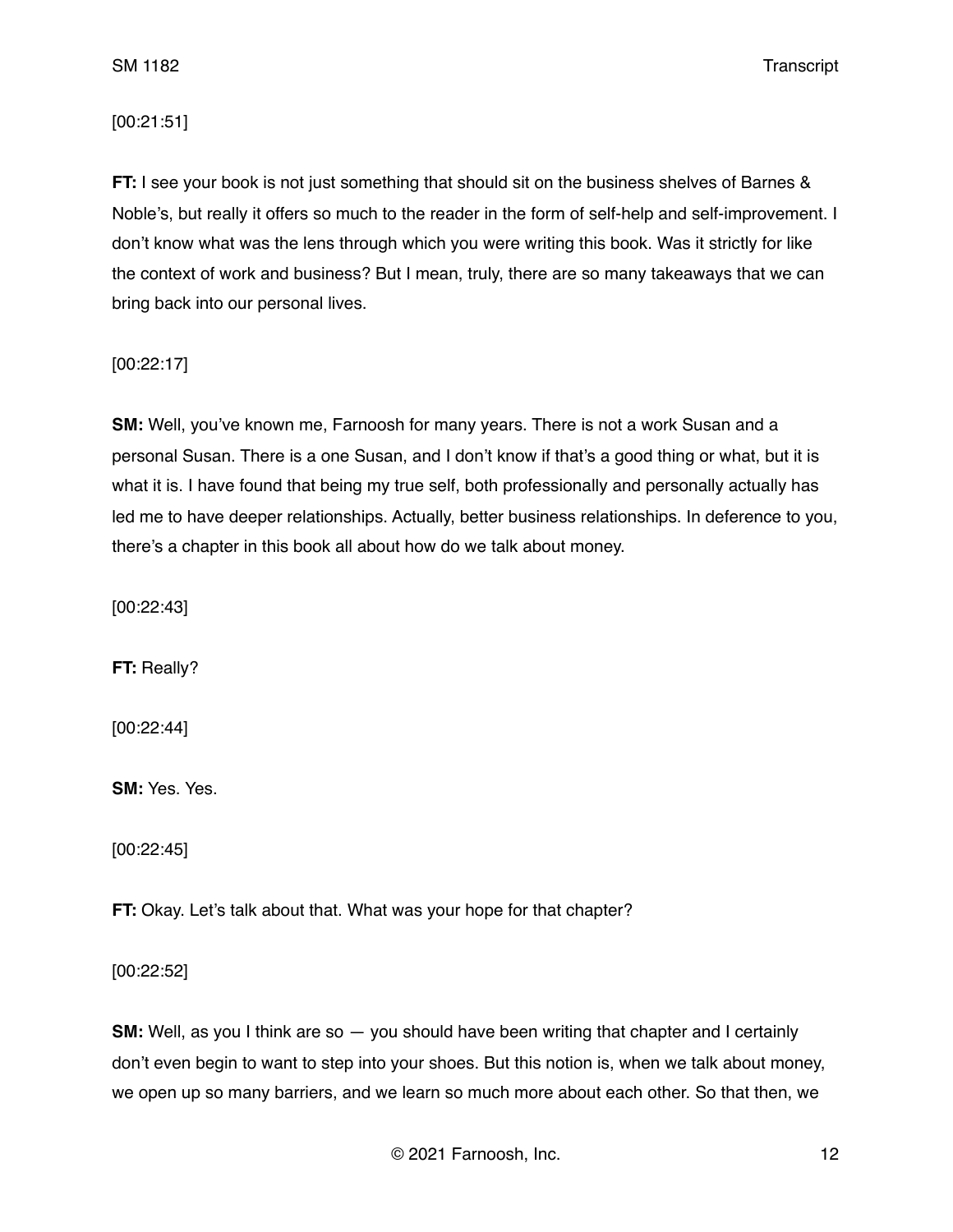can actually have the real conversations. It goes so far as to discuss that, and I talk a bit about how I became an angel investor through learning about the deep inequities we see in the moneys that go to women of color, and to women in general. By investing, obviously, I have the privilege to do so. But that has led me to actually get to know people on a deeper level as well.

Anyhow, I love your comment about the fact that this isn't just a business book and McGraw-Hill has it as a business book, so it is a business book.

[00:23:46]

**FT:** Yes.

[00:23:46]

**SM:** But for me to be prescriptive, that is like putting on a shoe that doesn't fit.

[00:23:55]

**FT:** Well, you used the word, vulnerability earlier, and in the context of talking about money, talk about getting naked.

[00:24:01]

**SM:** Oh my God! Yes.

[00:24:02]

**FT:** It's really hard for people to do that, but when they can and they do, it does unleash just a load of stuff, that I think was mostly good.

[00:24:12]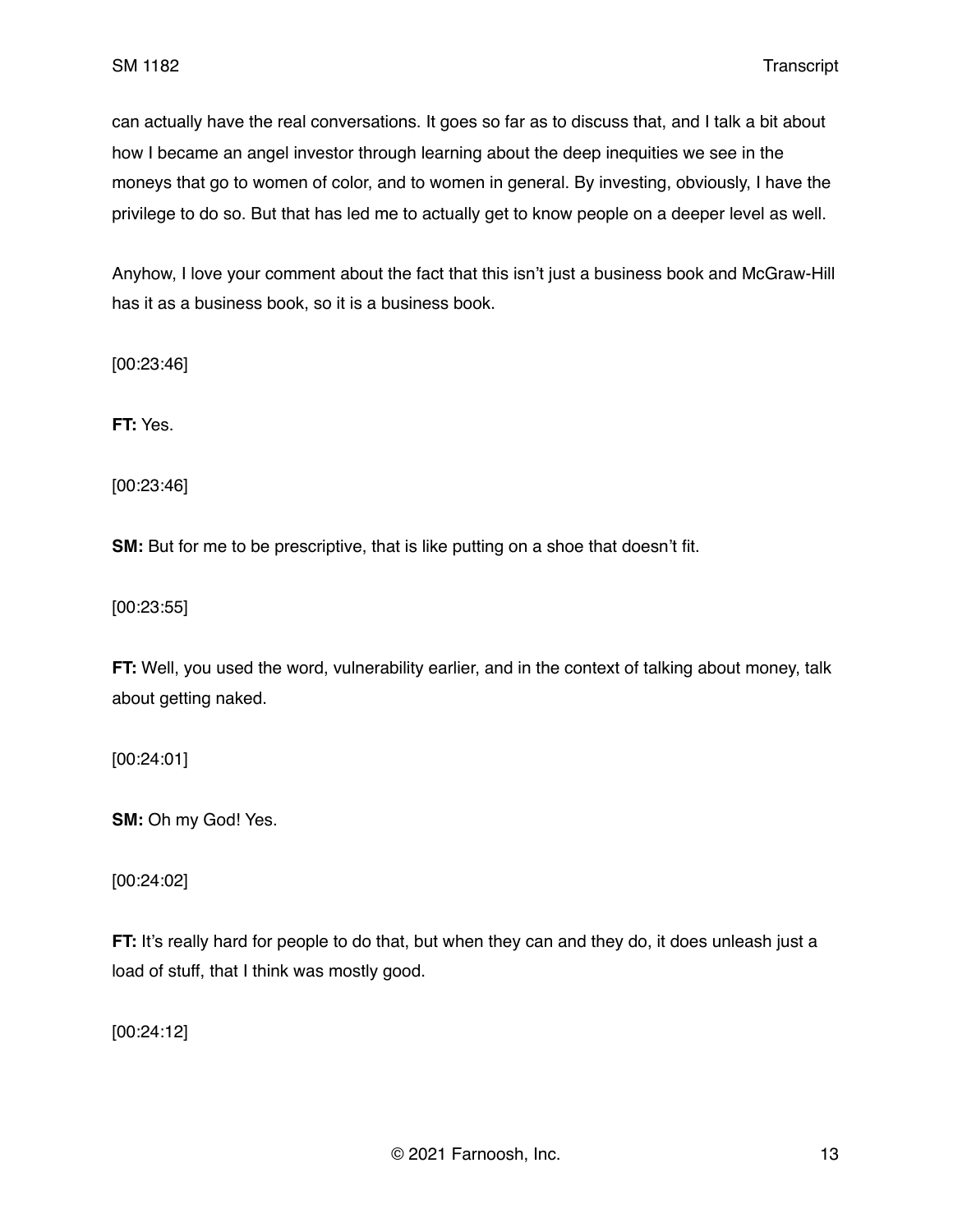**SM:** Mostly good. Again, all of this is always — it is scary walking up to someone at an event that you've never met. It is scary on a Zoom line to chat with someone you've never met, but life can be scary, right? I look back and if I think, if I had an open various store or walked up and introduced myself to certain people, so much wouldn't have happened.

[00:24:39]

**FT:** True. Do you also find that in this era of Zoom, everything, all the time that it has made you more candid and honest in your conversations, like versus if  $-$  okay, I have relationships now with people that were always just mainly over email, or perhaps a phone call once in a while, but now we're talking more in person. I can see the person. It almost put your guard down in a way, like you can't escape. You're actually in this like 360 with this person. Like I'll show up on Zoom calls without makeup on obviously.

[00:25:15]

**SM:** You're in your home.

[00:25:17]

**FT:** I'm in my home, like I really don't care what the optics are anymore. My daughter is over there in the corner — and I think that's made us all a bit more real with one another, and I think a very positive way.

[00:25:30]

**SM:** I agree with you 100%, and I hope that is one of the tenants that we will continue, honestly. I hope we can take that person into the real world as well, because, do you know what? I still love you even though you don't have make up on, right? Okay?

[00:25:46]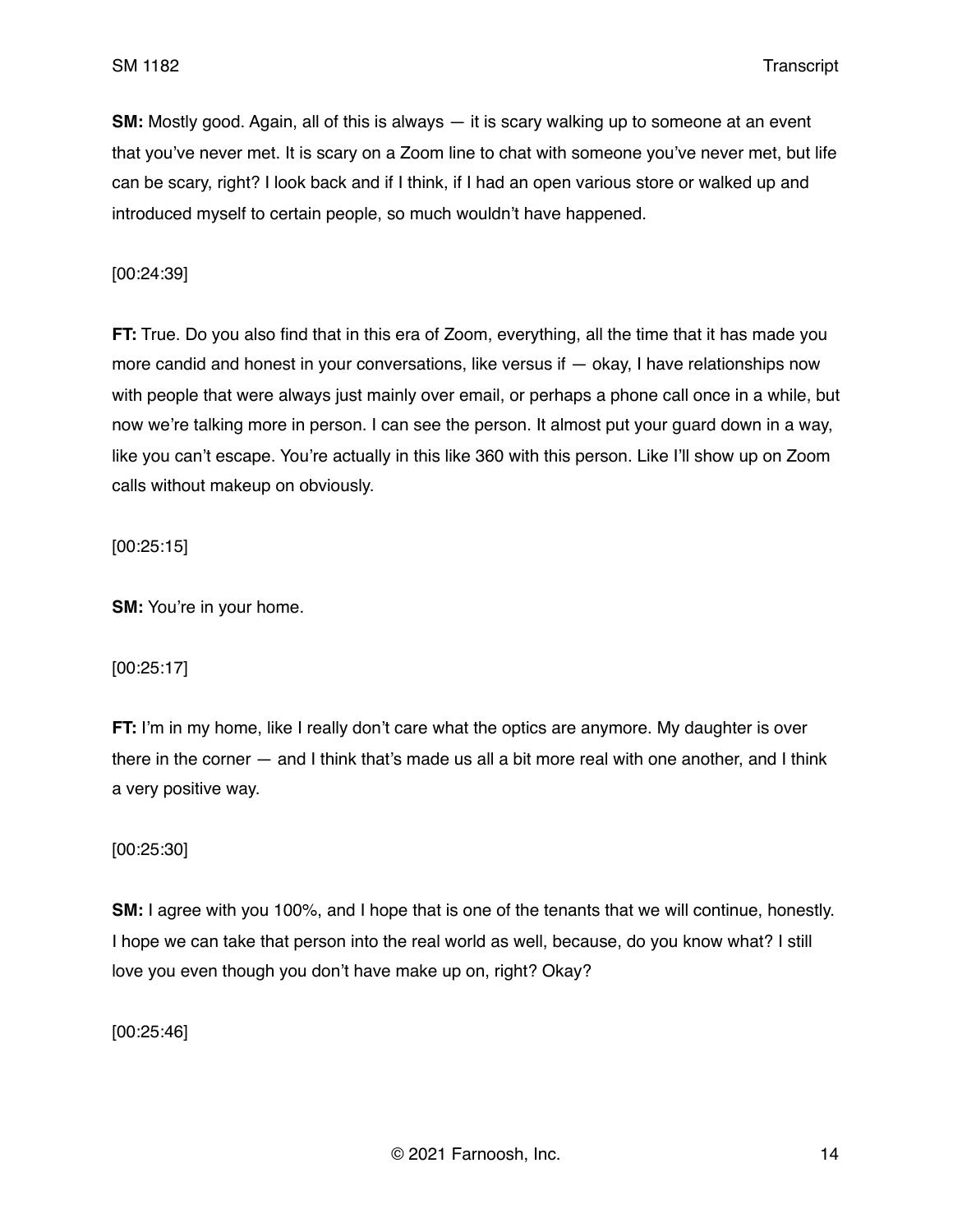**FT:** Right. Yeah. Thanks. Yeah, I just can't. Versus an email that you'll edit, and you'll think of  $$ when you're just on the go talking to someone in real time, I think that you have to just be a lot more comfortable with yourself, and trust that whatever happens is not going to — whether that's something that happens at your home, or disruption and you can't hide that you're like you have bags under your eyes because you didn't sleep the night before. All of that is now part of the context where we're connecting. I think it makes us just feel more like we're not alone.

[00:26:30]

**SM:** Right. Well, again, this has been a great equalizer in so many ways. I want to caveat that with, so many people had tremendous trauma, and death, and horror, horror. I mean, I can't even begin. Then there's the vast majority of us who have been effective, and had to disrupt our world. I think of you with little ones at home, and trying to run a company, continue writing books, running a podcast. I mean, that's a lot to manage. But the thing is, so many people are dealing with some disruption. It levels the playing field when you're having conversations with people.

#### [00:27:12]

**FT:** I should mentioned, your book is funny, it's encouraging. I mean, it's basically Susan in a book format. I'm so excited for you. How do you feel on the other side of this project? It's always such a journey. It's like a two-month pregnancy. I'm sorry. Two years long, not two months. Sorry.

#### [00:27:34]

**SM:** I was going to say, well, considering I have never gone through a pregnancy or childbirth, I guess I now kind of know a little bit, maybe, but without, obviously the pain. But I have to say, it's terrifying. It's really, really scary. I feel like — I've always been very open and vulnerable. Now, I feel like I literally have unzipped my dress for the world to see. That is scary, but I have to step back and be like, "I have to feel good. I have to feel proud." But you noticed, I'm putting that have in front of it, which are my own neuroses. But I'm excited, and I hope if anything, maybe it might help some people get over a few of their challenges, and then I'm doing a good service.

© 2021 Farnoosh, Inc. 15